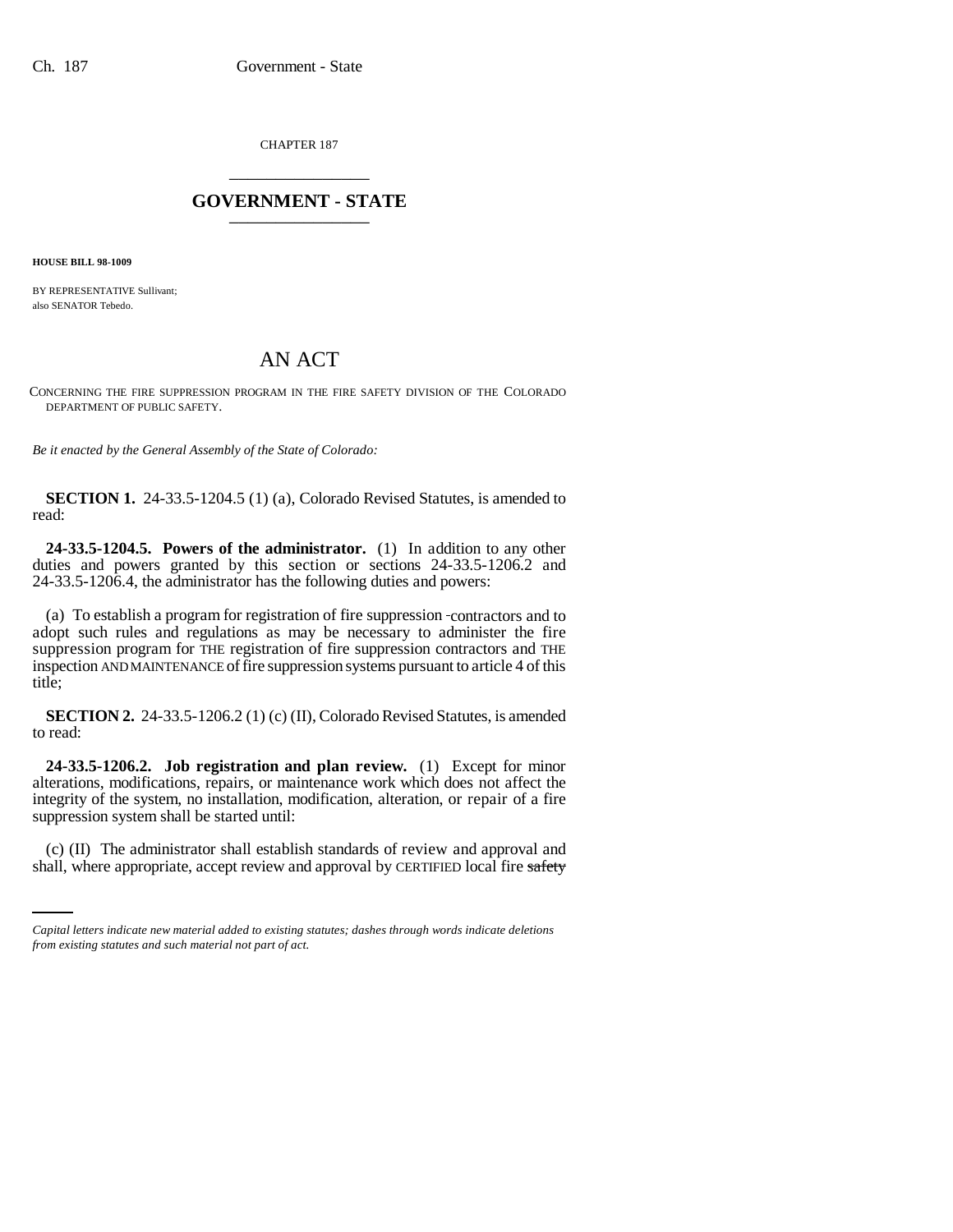SUPPRESSION inspectors in satisfaction of the requirements of this paragraph (c).

**SECTION 3.** 24-33.5-1206.6, Colorado Revised Statutes, is amended BY THE ADDITION OF A NEW SUBSECTION to read:

**24-33.5-1206.6. Unlawful acts - civil penalties - disciplinary actions.** (5) (a) ANY PERSON WHO PROVIDES TESTIMONY WITH RESPECT TO A DISCIPLINARY MATTER AND ANY PERSON WHO LODGES A COMPLAINT PURSUANT TO THIS SECTION SHALL BE IMMUNE FROM LIABILITY IN ANY CIVIL ACTION BROUGHT AGAINST SUCH PERSON FOR ACTS OCCURRING WHILE ACTING IN HIS OR HER CAPACITY AS A WITNESS OR COMPLAINANT.

(b) THE IMMUNITY PROVIDED IN PARAGRAPH (a) OF THIS SUBSECTION (5) SHALL APPLY TO A PERSON ONLY IF THE PERSON MADE A REASONABLE EFFORT TO OBTAIN THE FACTS OF THE MATTER AND ACTED IN THE REASONABLE BELIEF THAT THE ACTION TAKEN WAS WARRANTED BY THE FACTS.

**SECTION 4.** 24-33.5-1209 (2), Colorado Revised Statutes, is amended to read:

**24-33.5-1209. Repeal of sections.** (2) Sections 24-33.5-1204.5, 24-33.5-1206.1, 24-33.5-1206.2, 24-33.5-1206.3, 24-33.5-1206.4, 24-33.5-1206.5, 24-33.5-1206.6, and 24-33.5-1207.6, concerning programs for fire suppression administered by the division of fire safety and scheduled for termination in accordance with section 24-34-104  $(27)$  (b)  $(HH)$  (36), are repealed, effective July 1, 1998 JULY 1, 2005.

**SECTION 5. Repeal.** 24-34-104 (27) (b) (III), Colorado Revised Statutes, is repealed as follows:

**24-34-104. General assembly review of regulatory agencies and functions for termination, continuation, or reestablishment.** (27) (b) The following board and functions of the specified agencies shall terminate on July 1, 1998:

(III) The fire suppression program of the division of fire safety created pursuant to sections 24-33.5-1204.5, 24-33.5-1206.1, 24-33.5-1206.2, 24-33.5-1206.3, 24-33.5-1206.4, 24-33.5-1206.5, 24-33.5-1206.6, and 24-33.5-1207.6, C.R.S.

**SECTION 6.** 24-34-104, Colorado Revised Statutes, is amended BY THE ADDITION OF A NEW SUBSECTION to read:

**24-34-104. General assembly review of regulatory agencies and functions for termination, continuation, or reestablishment.** (36) THE FOLLOWING AGENCIES, FUNCTIONS, OR BOTH, SHALL TERMINATE ON JULY 1, 2005: THE FIRE SUPPRESSION PROGRAM OF THE DIVISION OF FIRE SAFETY CREATED PURSUANT TO SECTIONS 24-33.5-1204.5,24-33.5-1206.1,24-33.5-1206.2,24-33.5-1206.3,24-33.5-1206.4, 24-33.5-1206.5, 24-33.5-1206.6, AND 24-33.5-1207.6, C.R.S.

**SECTION 7. Effective date - applicability.** This act shall take effect July 1, 1998, and shall apply to acts occurring on or after said date.